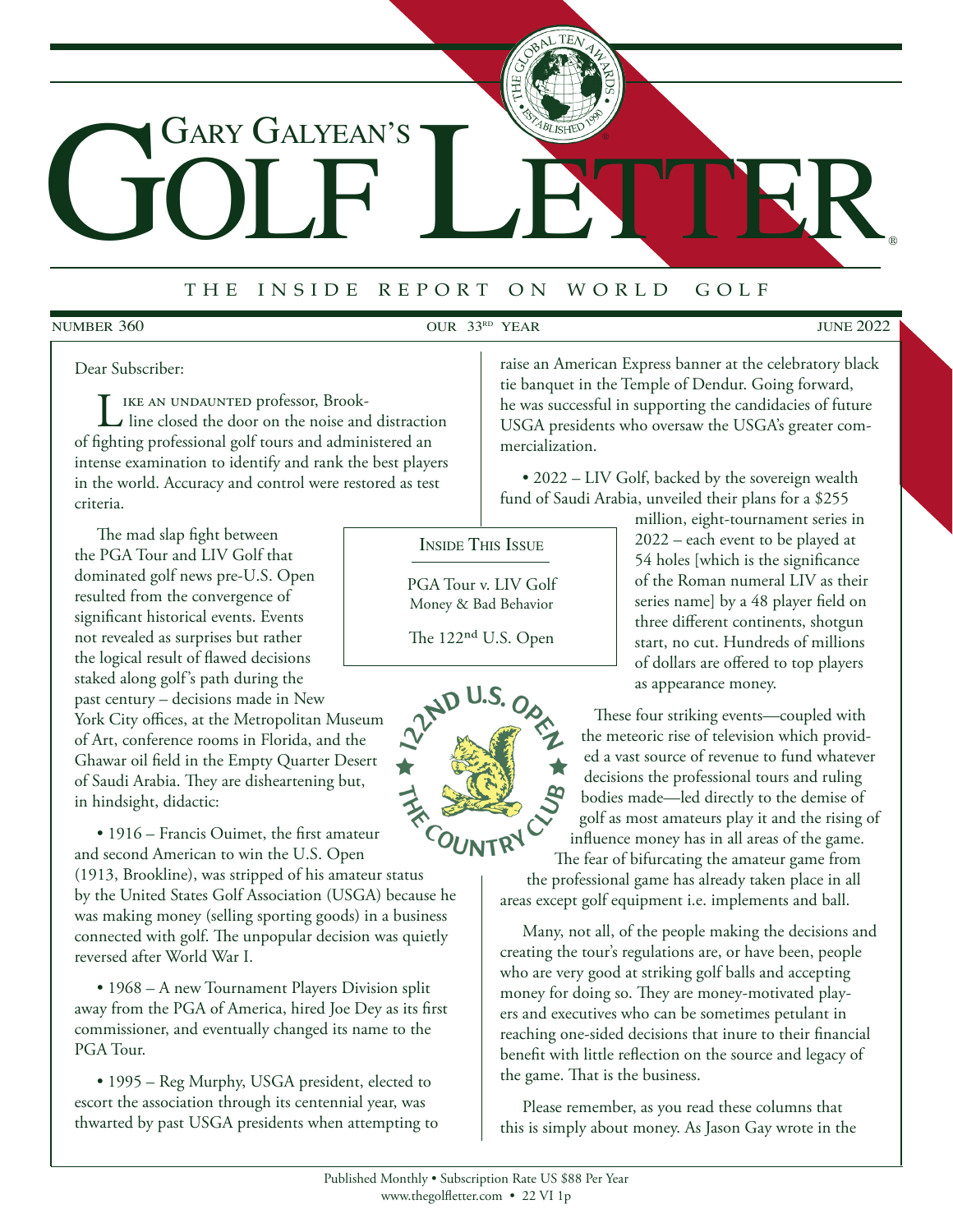June 14 *Wall Street Journal*, "As always, it comes down to money—especially when they say it isn't about the money ... The payouts here are absurd, and these guys have jets to redecorate like anyone else."

NOTE: After Jack Nicklaus rejected LIV's \$100 million offer to become the series' CEO, Greg Norman accepted the position. Never one to eschew the limelight, (posing nude in *ESPN's Body Issue*, June 2018; and three years later his Instagram posts), Mr. Norman later suggested to the press that he would like to compete in the Open at St. Andrews next month but would not enter qualification rounds. His exemption as a past champion having run out, the R&A reiterated their exemption criteria, which stipulate "a champion must be aged 60 or under or have won the championship in the previous 10 years ...". Mr. Norman's name was never mentioned.

Both LIV Golf CEO Norman and PGA Tour Commissioner Jay Monahan have overplayed their respective hands in the struggle to control their members and their public images. Business and ethical issues have arisen in each group's behavior. At the top of the pyramid of reason in this fight, three points must be made:

 1) Professional golfers play golf for money. To criticize them for doing that would be like criticizing Jimmy Dean for selling sausage;

2) Behaving like a tough-talking monopolist, Comm. Monahan drew unnecessary attention to what is at best a C- tour being broadcast on *YouTube* with less than compelling results. All his complaining and suspending has unnecessarily increased everyone's attention to LIV Golf.

3) Censorship always boomerangs unless the KGB is running things.

While it is the PGA Tour's concern for LIV's poaching its members and, therefore, its television audience (think money), it is the pretension of the PGA Tour's ethical superiority—its righteousness as compared to Saudi Arabian interests—extended by a kowtowing press with sometimes compromised interests, that has added the greatest weight to the tour's public support. On the LIV side, they argue their rights to access of free trade, player autonomy, and an open market (rights unavailable in their own country) in order to solicit the best players in the world. None of this gives either side justification for hypocritical censorship of those who do not share their public relations objectives ... their DTI, as a friend from Tarboro, N.C. puts it, that is their *Down Town Image*.

## **The Ethics Righteousness Indignation and Thuggish Censorship**

Self, or assigned, righteousness and thuggish censorship are the harbors of monopolists and manipulators. Whether it is steel, railroads, oil, or social media, this has been the case since Adam blamed everything on Eve, and Eve blamed everything on the snake. Both the PGA Tour and LIV have lived up to such behavior. When they accuse each other, or others do so on their behalf, we are suppose to nod and agree without looking into it.

• **Premise:** The PGA Tour is a well-respected mostly philanthropic group without association to human rights violations, madrassa schools that channel terrorist activity, and terrorist activity itself, such as the Saudis support.

**Reply:** Four years ago the PGA Tour, named in this instance the PGA Tour Series–China, entered into a 20 year agreement with Beijingbased Shankai Sports. Just three years before, the Chinese Communist Party (CCP) threatened expulsion of any of its members joining golf clubs. Shortly thereafter, the party's view changed in order to attract international prestige.

"Today, under the dictatorial rule of Xi Jinping – a neo-Maoist thug – the PGA Tour and the LPGA Tour include annual treks to Shanghai, China, for the WGC-HSBC Champions and Buick LPGA Shanghai," Jeff Smith wrote in *Pro Golf Weekly*. He added that last year China was accused officially by the United States in "forced assimilation and eventual erasure of a vulnerable ethnic and religious minority group".

The PGA Tour holds tax-exempt status from the U.S. Internal Revenue Service but—according to Tom Anderson, director of the National Legal and Policy Center's Government Integrity Project, as cited in an article by Michael Graham for *InsideSources*—the tour did not disclose any transactions involving China.

"The PGA Tour established a separate entity, based in Bejiing," countered PGA Tour spokesman, Laury Livsey. "... the acivity of a subsidiary would not be reported ... it is not a requirement that organizations identify or disclose ancillary contracts or deals."

As a highly respected Rules of Golf instructor observed years ago, when approaching sticky Rules situations, a player should always avoid the appearance of evil.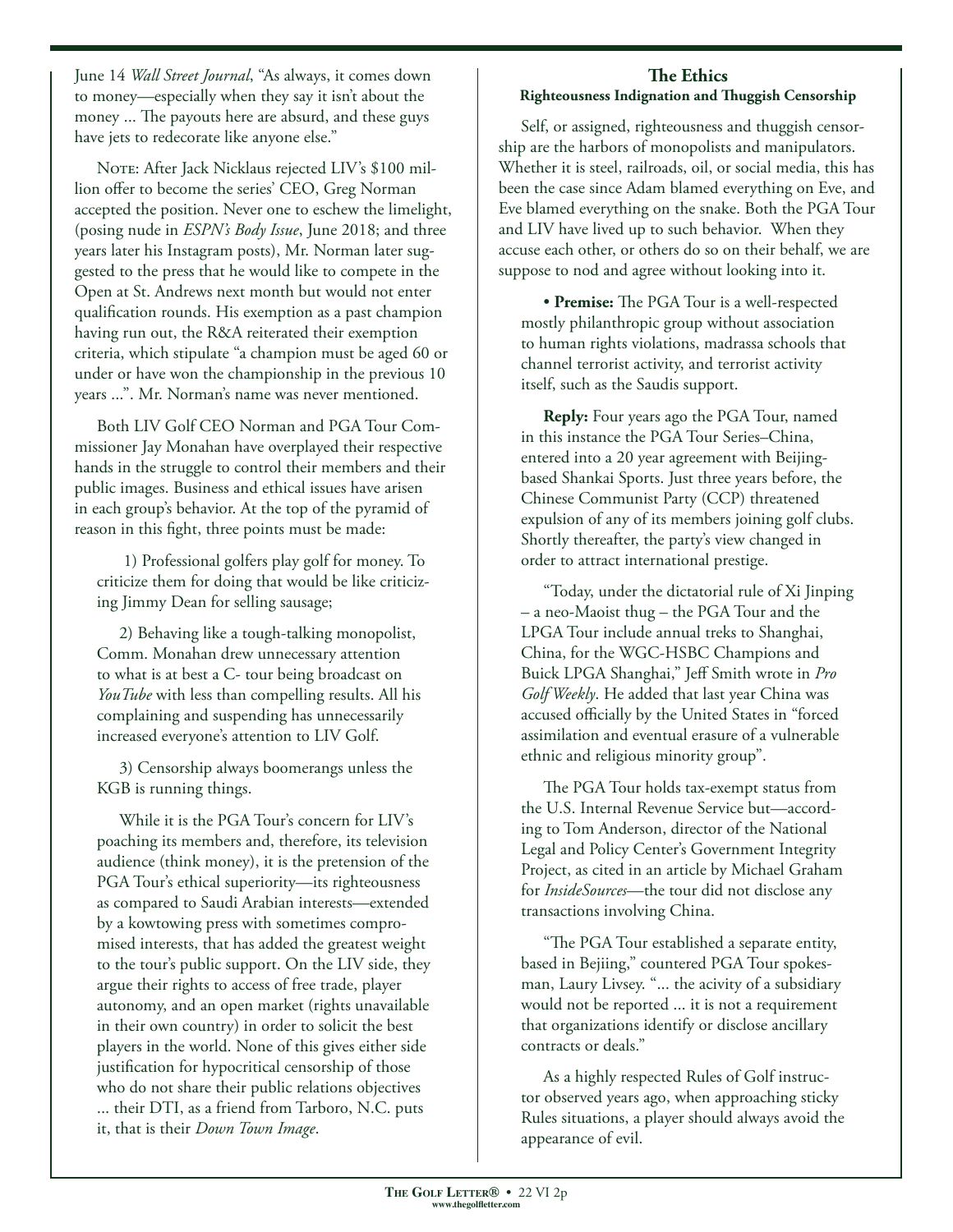Mr. Graham concluded, "It is clear the PGA Tour has tried to minimize, if not outright conceal, their business relationship with China for years, and judging by their recent statement, they continue to downplay their close ties with the CCP. It is time for the non-profit, tax-exempt Tour to fully disclose the extent of their business dealings with China. If they refuse, the IRS and federal regulators must investigate to see if the Tour's actions violate federal law."

In light of the above, we ask again what Comm. Monahan rhetorically asked his members during a June 12 CBS interview with Jim Nantz: "Have you ever had to apologize for being a member of the PGA Tour?"

• **Premise:** The PGA Tour should resist the creation of a rival tour that could siphon their members away.

**Reply:** The PGA Tour was created when the Tour Players Division split away from the PGA of America in 1968.

• **Premise:** The LIV series speaks with one voice, speaks openly, and demands the same from those who press the question of their association with terrorists and human rights criminals.

**Reply:** Just when things were tilting a little toward LIV's free market and free speech rights, Mr. Norman could not resist a move that would have made propagandist and censorship impresario Joseph Goebbels proud.

On June 9, a semi-bearded Mr. Mickelson, looking like a lost Bedouin – and Bedouins do not get lost – appeared at a pre-event news conference at LIV's first tournament. His biographer, Alan Shipnuck, who revealed excerpts of his biography *Phil* that quoted Mr. Mickelson's low opinion of the Saudis and his attempt to leverage



the PGA Tour and for which Mr. Mickelson has been roundly denounced, attempted to attend the press conference. Moments later, at 11:35 a.m., Mr. Shipnuck

# tweeted from *@AlanShipnuck*:

*Well a couple of neckless security dudes just physically removed me from Phil Mickelson's press conference, saying they were acting on orders from their boss, whom they refused to name. (Greg Norman? MBS? Al Capone?) Never a dull moment up in here.*

Eight minutes later, Mr. Shipnuck texted Mr. Norman:

*Are you aware that I just got muscled out of Phil's press conference by a couple of your goons? Luckily for you guys I kept my cool and de-escalated the situation. Please call me to discuss.*



Seven minutes later, Mr. Norman answered Mr. Shipnuck with a text of his own:

# *Did not hear. Thanks for letting me know.*

About six minutes later it was revealed, in a tweeted photo (above), that Mr. Norman was actually standing behind Mr. Shipnuck watching Mr. Shipnuck's ejection unfold – staring blankly like someone in a *before picture* from a New-Teethin-One-Day Implant commercial.

**2nd Reply:** In Early June, *SI.com/Morning Read* reported that Darren Clarke, 53, told them that he turned down a lucrative, three-year offer as a color commentator on broadcasts for LIV Golf because of threatened sanctions by the PGA Tour. Miller Brady, the president of PGA Tour Champions, phoned Mr. Clarke on May 31 to say that Mr. Clarke's involvement with LIV would, in the article's words, be a breach of regulations and would be subject to disciplinary actions.

"I really enjoy my time on the Champions tour and didn't want to jeopardize it," Mr. Clarke was quoted. "It was (*sic*) very, very generous offer. It was tempting, because the offer was so good. If I said yes, I'd almost be ready to retire from professional golf."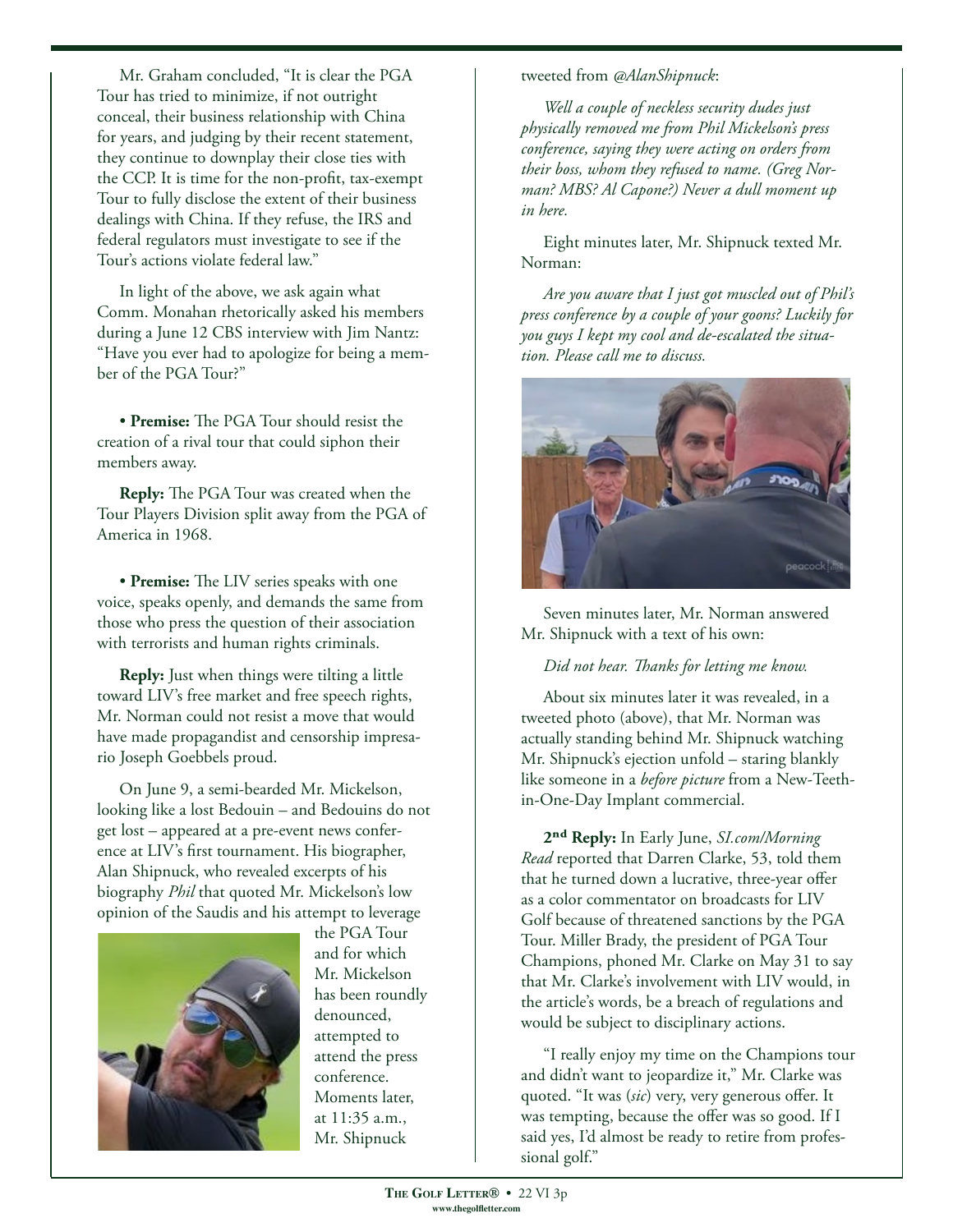• Premise:  $9/11$  FAMILIES UNITED extended the most serious criticism in this avaricious debate. On June 11, Terry Strada, the organization's national chair and a mother of three whose husband was on the 104<sup>th</sup> floor of the north tower of the World Trade Center during the attacks, issued this statement to the American LIV players:

*As a freedom-loving American, I am grateful to have the freedom of choice where I work and who I work for, and I respect your right as well. As a 9/11 widow, I feel compelled to help you understand the level of depravity the Kingdom engaged in when it knowingly sent government agents here to establish the support network needed for those hijackers.*

*As you may know, Osama bin Laden and 15 of the 19 September 11 hijackers were Saudis. It was the Saudis who cultivated and spread the evil, hate-filled Islamist ideology that inspired the violent jihadists to carry out the deadly 9/11 attacks. And, most egregiously, it is the Kingdom that has spent 20 years in denial: lying about their activities, and cowardly dodging the responsibility they bear. Yet these are your partners, and much to our disappointment, you appear pleased to be in business with them.*

*Given Saudi Arabia's role in the death of our loved ones and those injured on 9/11—your fellow Americans—we are angered that you are so willing to help the Saudis cover up this history in their request for 'respectability.' When you partner with the Saudis, you become complicit with their whitewash, and help give them the reputational cover they so desperately crave—and are willing to pay handsomely to manufacture. The Saudis do not care about the deep-rooted sportsmanship of golf or its origins as a gentleman's game built upon core values of mutual respect and personal integrity. They care about using professional golf to whitewash their reputation, and they are paying you to help them do it.*

#### **Reply:** True.

### **The Business Accumulating Money**

Soon after LIV's offering of extravagant appearance fees and greater per-event prize money, it became obvious that the PGA Tour, from which the top players (tour members) were being solicited, would not release their members to compete on what the tour saw as a competing tour. At odds with the PGA Tour for various media and money reasons, Mr. Mickelson began his negotiation journey in February. It ended with his being the last player to join the LIV field for their first event in June. His appearance fee was rumored to be \$200 million.

In February, Rory McIlroy characterized Mr. Mickelson's comments about the PGA Tour and LIV as quoted in Mr. Shipnuck's forthcoming Mickelson biography as "naive, selfish, egotistical, ignorant".

After contemplating that the best players all said they would not leave the PGA Tour, Mr. McIlroy commented "Who's left to go? I mean, there's no one. [LIV is] dead in the water in my opinion."

On May 31, it is revealed that Dustin Johnson, ranked 13<sup>th</sup> in the world, in a reversal of his earlier decision to stay with the PGA Tour, will join the LIV Golf series for a rumored \$125 million appearance fee. He becomes their top player. Others in the final field include Sergio Garcia, Martin Kaymer, Graeme McDowell, Louis Oosthuizen, Ian Poulter, Charl Schwartzel, and Lee Westwood.

With so mundane a field, Comm. Monahan still could not let it go, could not underplay LIV's importance until it simply fades away. On June 9, as LIV's first event got underway near London, Comm. Monahan sent a letter to his PGA Tour members announcing the suspension – for an undisclosed period of time – of the 17 members competing in the LIV event. Nine of the 17 players resigned their membership on the PGA Tour. Mr. Mickelson did not resign his lifetime membership status. It is speculated that Mr. Mickelson's staying, although suspended, is designed to leave the door open for future legal action against the PGA Tour.

Comm. Monahan accused the suspended and resigned players as having "decided to turn their backs on the PGA Tour by willfully violating a regulation". He also wrote that he was certain that PGA Tour fans and partners "are surely tired of all this talk of money, money and more money". (Obfuscation alert!) When Patrick Cantlay won \$15 million at last fall's Tour Championship the commissioner was very happy to talk about it.

The behavior and rationalizing are much the same on both sides. The major difference is that the Saudis have a threateningly deep well (so to speak/write) from which to draw their funding.

# **The Abandonment of Amateur Golf Francis Ouimet, Junior Johnson, and John Ball**

For nearly a century the Ruling Bodies have followed the allure of public attention, and the revenues it brings, to the general demise of the amateur game. That is a strong and unpopular statement to make.

The amateur game led the way from the late 19<sup>th</sup> century until the mid 20th century. It was the amateur players who founded the clubs, formed associations, held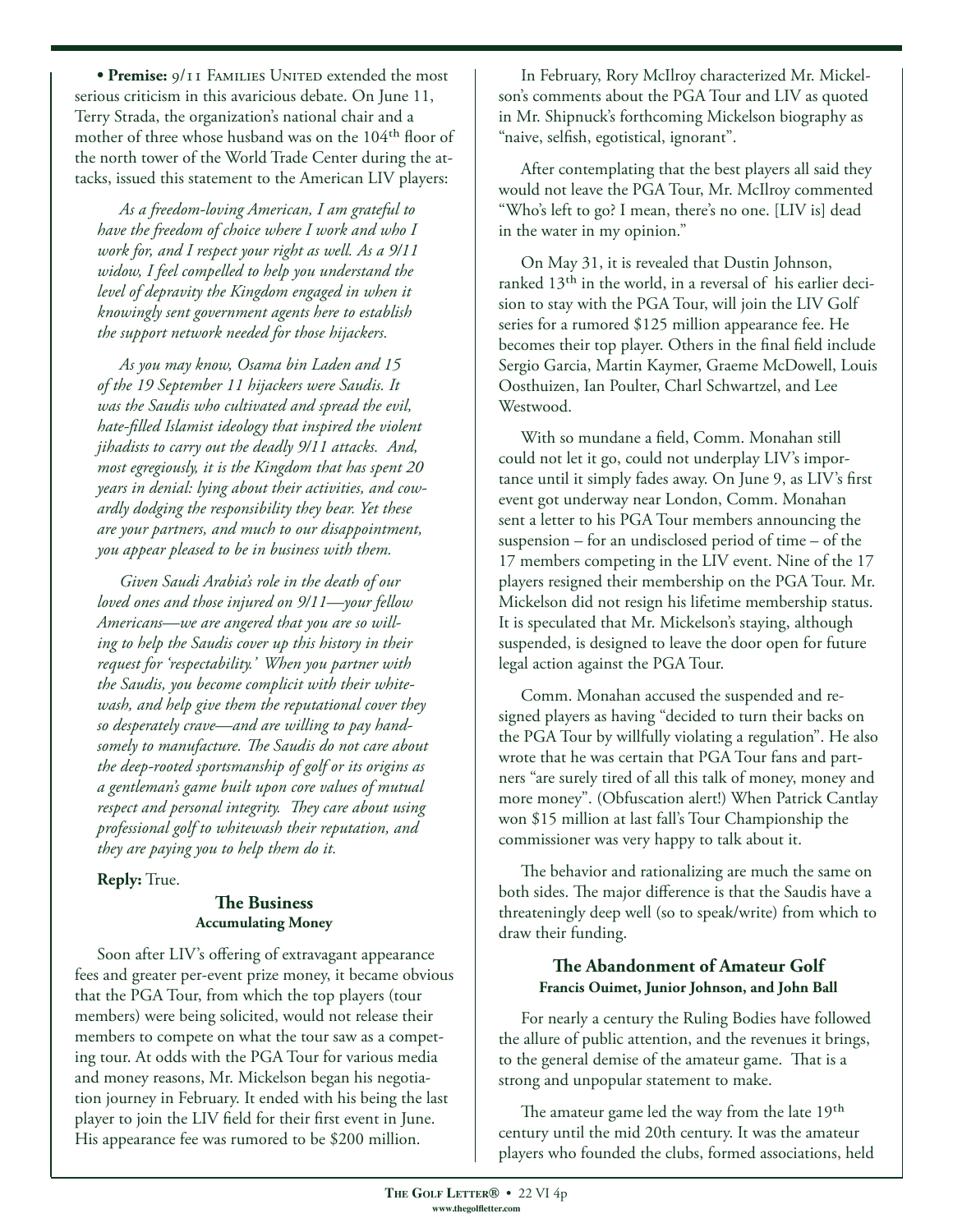the championships, and took a generally effete social position. Amateurs were very good at these things. Professionals were employees hired to teach, design courses, make clubs, supervise caddies, and attend to greenkeeping. They were not allowed in clubhouses and not allowed to smoke on a golf course without permission.

While it was John McDermott who was the first American to win the U.S. Open – he did so consecutively (1911  $\&$  1912), and remains the youngest (19) winner – it is Francis Ouimet (1913, Brookline) who is best remembered and venerated, even by the USGA, be-

cause he was the first *amateur* to win.

Amateur status rules were severe. In 1916, the USGA stripped Mr. Ouimet of his amateur status for accepting money by selling sporting goods, which included some golf paraphernalia. The decision was widely criticized and Mr. Ouimet's amateur standing was quietly reinstated.

More than a decade of expansion, stunning course

design and construction, and amateur competition came to a climax when Bobby Jones won the Amateur, the U.S. Amateur, the Open, and the U.S. Open all in one season.

Mr. Jones retired at age 28. He was perhaps the most famous sportsman in the world. He appeared in instruction films, designed equipment, and would lead the efforts to build a golf club in Augusta and host an invitational competition presumptuously known as the Masters Tournament. The name was not his idea.

Amateurs and professionals were invited to compete. A bit later, television swept the nation and the Masters administrators, as well as those at the USGA and the PGA of America, knew a good thing when they saw it. The R&A would catch on a bit later. Television revenue led to bigger purses, which led to fast cars and faster airplanes, which led to private airplanes, which led to design fees, appearances fees, endorsement fees, ... all the way to \$80 million homes on the coast of Florida, and \$200 million appearance fees from the Saudis.

Along this way, amateur golf got lost, overwhelmed perhaps, and amateur status rules weakened. Mr. Murphy's attempt to raise a commercial banner at the Temple of Dendur dinner (1995, Metropolitan Museum) was a green flag. Greater commercialization was in the cards

at the USGA directed by Presidents Fred Ridley, Walter Driver, and Jim Hyler. The amateur status code was carried along in the wake. Current USGA amateur status guidance states:

*The Rules do not restrict an amateur golfer from entering into a contract or agreement and receiving financial compensation from that contract or agreement while an amateur golfer ... An amateur golfer may accept payment or compensation, including expenses, for using or allowing the use of their name, image or likeness to promote or sell a product* 

Will We All Be Professionals in the Very Near Future? OSTON JOURNAL-MONDAY, APRIL 24, 1916.

*or service ...* 

Some of this is due to local governments allowing college athletes to cash in on what colleges were keeping for themselves, which have been detailed in our past issues. However, it is a deep bow to the idolatry of money.

Even at The R&A – the administrative side, not the Club – the following language seeped into a recent announcement about a future

Amateur Championship site in Ireland:

*For the first time, the Irish links of Ballyliffin in County Donegal, which staged the 2018 Dubai Duty Free Irish Open, will then host the Amateur in 2024.*

A most hideous irony in all of this is that the medal for being the number one player in the World Amateur Golf Ranking is named for Mark H. McCormack, the Ohioan who invented sports management, the amateur and professional world ranking systems, and who taught The R&A how to get the most bang for their buck, or the most bucks for their bang.

None of what you have just read should come as a surprise in light of what has taken place during the past century. What did we think would happen? Recounting what Mr. Gay wrote, "As always, it comes down to money—especially when they say it isn't about the money."

How the official world ranking mechanism may or may not consider the LIV Golf series in making their calculations will be of interest. How can 54-hole performances be compared to 72-hole performances? This will impact Ryder Cup and Presidents Cup team selections, which, if LIV players who are also top performing players generally, are excluded will affect television revenues.

25 25 25

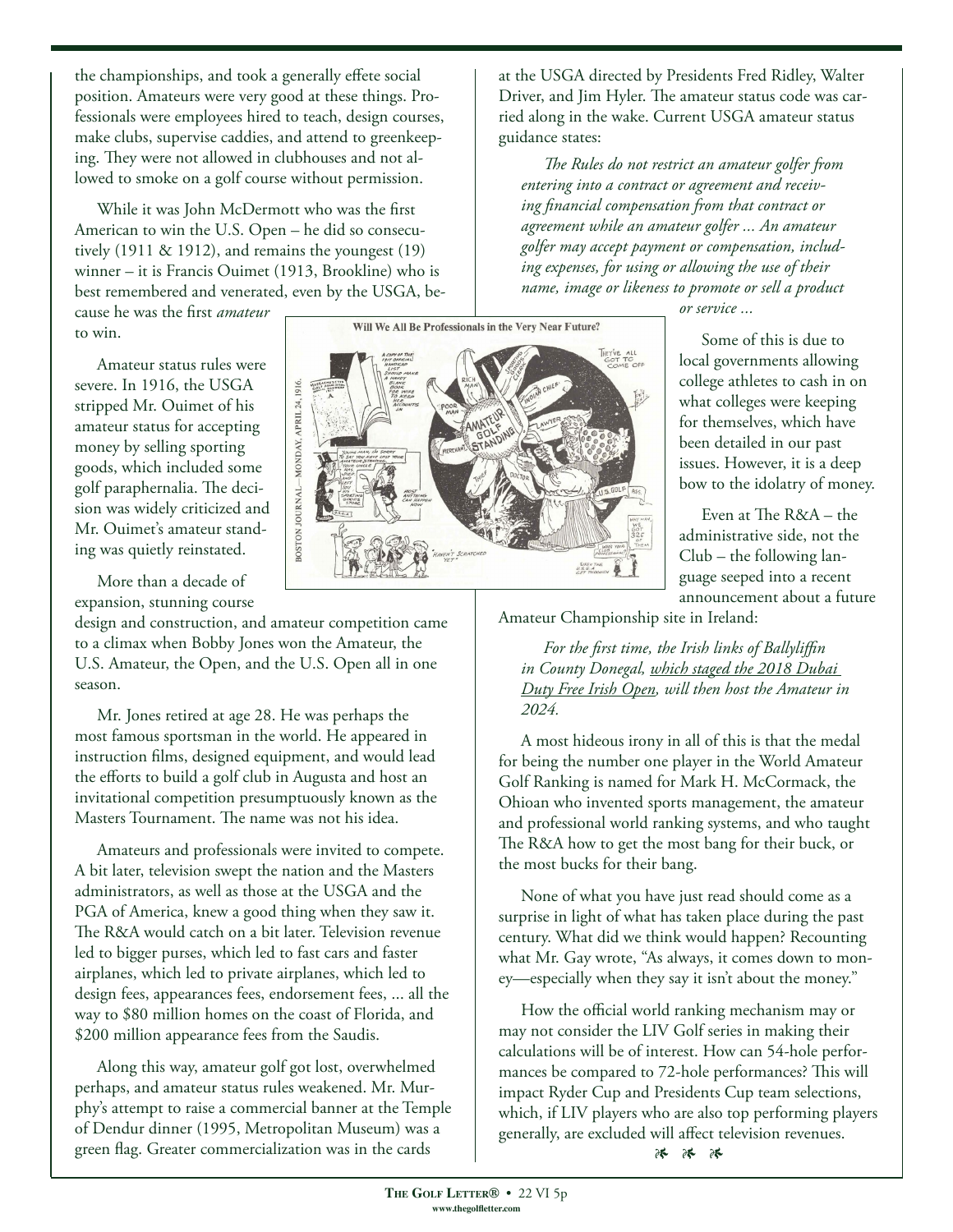$\rm V$ /HILE IT SEEMED at times that Matthew Fitzpatrick played much better than Will Zalatoris and Scottie Scheffler, in the end it came down to the last stroke on the last putting green. The in nine played a bit harder than the out, but there were no great collapses or runaways. Brookline exacted stunning performances from each of these three players, and the audience was pleasantly distracted by a national championship without trickery, bad behavior, or disappointment. Some make the point that the old U.S. Open venues have to be *rigged* in order to deal with modern equipment and advanced player preparation. At Brookline they say the fescue was too penal, too  $\epsilon_{\text{max}}$  close to the

greens, the rough too long at the bunker edges, and the fairways too narrow. However, if we want to see the championship played on the old courses – and everyone enjoys that – these are the preparations that must be made for the

U.S. Open. They may be more exaggerated now, but that is a defensive response to club and ball improvements that could not have been foreseen 50 years ago. It is the price we pay and when the preparation is skillfully accomplished it is acceptable—preferable to playing long, boring, ill-prepared courses like Erin Hills.

The proof was in Brookline's pudding.

Bernard Darwin, golf's most accomplished writer and the marker for 1913 U.S. Open playoff when Francis Ouimet won, wrote this after the championship ended:

*No golf course could have had more cruel and pitiless weather to withstand, but Brookline came out of its ordeal with flying colors. It has not the glamor of the sea about it, that belongs to the National Links, nor perhaps quite the same superlative difficult holes; but it supplies a fair and searching test of golf, demanding the greatest accuracy with all clubs, and a more delightfully pretty spot in which to play golf, no one could desire.*

Collin Morikawa, the current Open Champion who finished tied for fifth place at Brookline, commented, "There's only been a handful of courses where I really step foot on property, and you see it for a short period of time, and then you think you're going to love it, and this was one of them. It's a good golf course."

It was not the first time Mr. Fitzpatrick had been to Brookline. In 2013, at the age of 18, he became the first Englishman since 1911 to win the U.S. Amateur. With his U.S. Open victory he joined Jack Nicklaus as the only two players to win the National Amateur and the

National Open on the same course. Mr. Fitzpatrick, during his amateur years, also became the first player since Bobby Jones to simultaneously hold low-amateur honors from the Open Championship (2013) and the U.S. Open Championship (2014).

The four days of pure competition uninterrupted by thuggery and self-righteous chatter was a needed change. Whatever criticism may be leveled at the 122<sup>nd</sup> U.S. Open, it cannot accurately include boredom. This was an extraction of excellence for several bold players who performed impressively under tremendous pressure and a grueling set-up. Exactly what the U.S. Open is meant to be.

> As it came to a close on the final green, a fraction of an inch was the only difference between a playoff and a win. "It stings, obviously," said Mr. Zalatoris

who barely missed provoking a playoff, "to have three runner-ups so far in my career in [nine] majors, but I'll keep knocking on that door. We're obviously doing the right things. I'd pay a lot of money for about an inch and a half, and I'd probably be a three-time major champion at this point." Later he commented that Brookline was the hardest he ever played.

Ultimately, it came down to Mr. Fitzpatrick's superb 155-yard bunker shot into the final green. A few inches to the right and his line would have been blocked by an island of grass inside the bunker. He played a high cut that cleared the lip and finished 20 feet from the hole. "I thought even going for it was going to be ballsy," Mr. Zalatoris reflected. "It's probably 1 in 20, at best, to pull it off." Both players made par and Mr. Fitzpatrick won by one stroke – one of two gained at the  $15<sup>th</sup>$ .

As the final pair came down the 18<sup>th</sup> fairway, across the public crosswalk, and the spectators were allowed to gather behind the players, there was a moment of excitement and a touch of concern.

"It felt like [my caddie] Billy [Foster] and me (*sic*) were going to get stampeded," said Mr. Fitzpatrick, "but we didn't. We're fine. I love that. I love when the crowd is excited and loud. It's what makes it more exciting. I love football, and I love the atmosphere in that. I know golf's different, and it's got to be all nice and calm and everything, but sometimes it's good to be a bit different."

Mr. Fitzpatrick's caddie, Mr. Foster, has worked 30 years as a caddie for notable players including Seve Ballesteros, Darren Clarke, Thomas Bjorn and Lee Westwood. Through all those years, he never worked for

*Continues on final page ...*

SOPE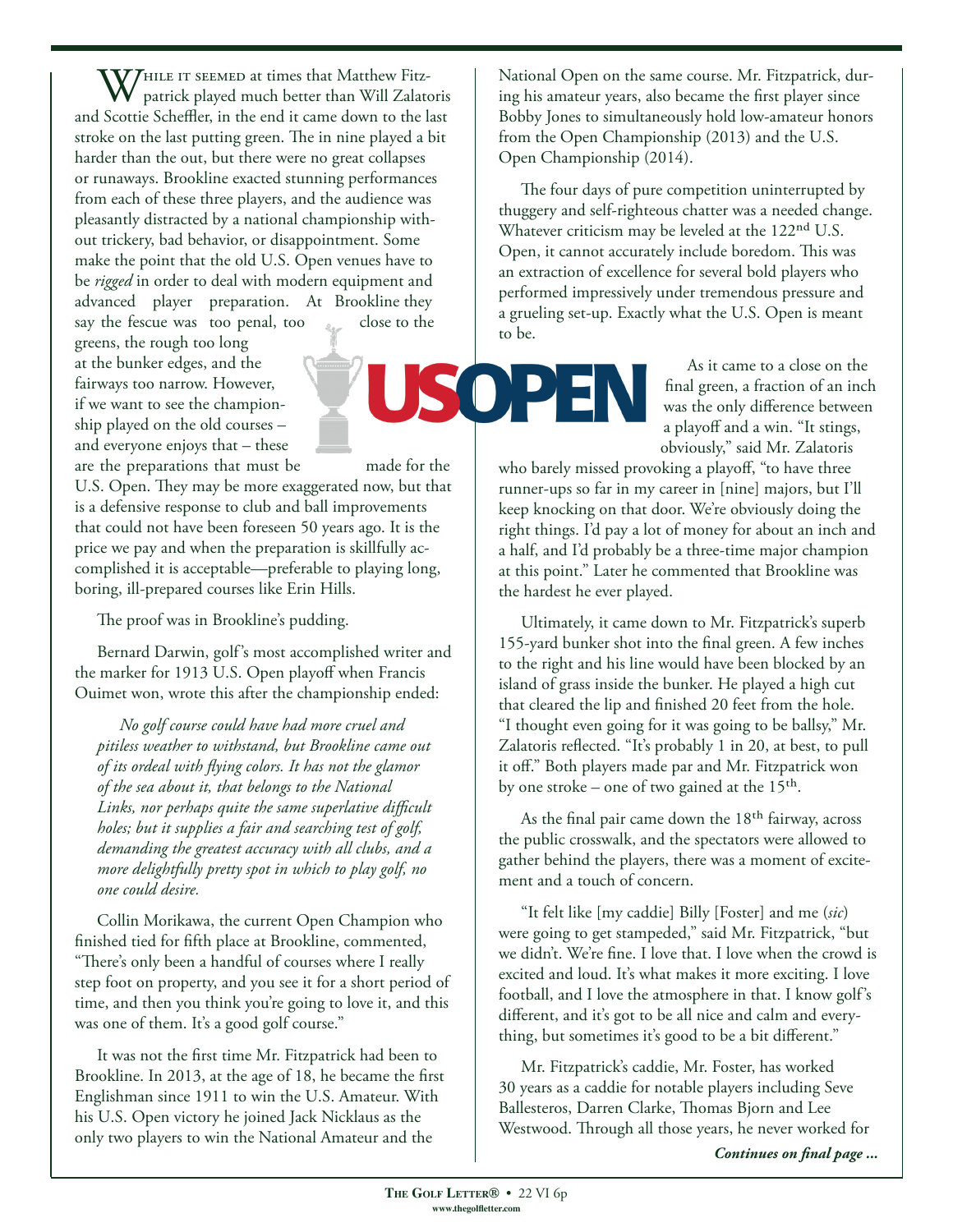